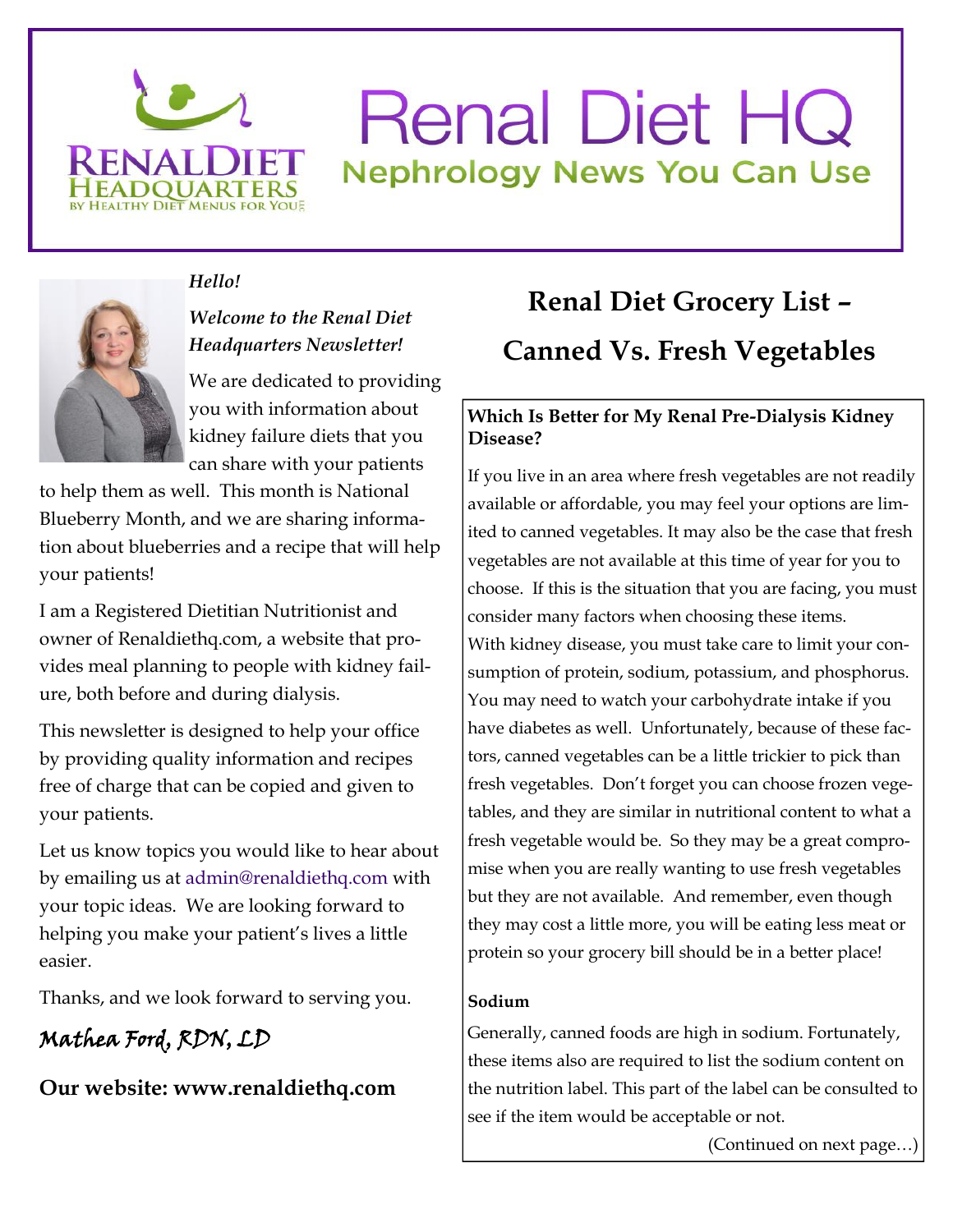The percent daily value (%DV) that is on the food label should be no more than 6-10% to stay within the limits of your pre-dialysis renal diet. Most canned foods are significantly higher than this amount. *Look for items that are marked sodium free, very low sodium or low sodium.* Items are marked as reduced sodium or light in sodium may be reduced to an acceptable level . Sometimes these canned foods are still are a sodium level that is too high for your intake.

the sodium content by an average of 35%. It's a great way to use regular canned vegetables if you already have them in the house and don't want to discard them. **Potassium**

Sometimes if there is no salt added, there may be added potassium. You can notice if this is the case by checking the ingredient list. One form of potassium that is often used as a salt substitute is potassium chloride. If this is added, usually the food is too high in potassium to consume. When reading the label, check for the word potassium in the ingredient listing – if it's at the top, you probably have too much.

Potassium is not required to be marked on nutrition labels, yet some manufactures add it for certain products. If a food is under 200mg the RDA may label it as 6%. This is what is acceptable for you intake. If it is 100mg or 3% the RDA, this is a low potassium food. If the item is above 6% it is too high for your current intake.

If potassium is not listed, you still need to be careful. You must be aware of vegetables that are low in potassium. If you are not sure, it is better to make note of the vegetable and check before you risk it being high in potassium. **Phosphorus**

Labels are not required to post the phosphorus in foods either. If it is posted as an RDI (recommended dietary intake) make sure it is under 15%. These foods would be 150mg. If an item is 50mg (5%) or less it is a low phosphorus food. More than 15% is considered a high phosphorus food and should be avoided if your levels are high, which your doctor or dietitian can help you determine based on labs. Canned beans (black beans, re-fried beans, kidney

beans) are particularly high in phosphorus and should be avoided. Canned green beans and mixed vegetables are lower in phosphorus. **Carbohydrates**

Another tip – you can rinse canned vegetables and reduce food is grouped into this value, making it a more accurate Sometimes canned vegetables have added sugar. If you have diabetes, you should be particularly concerned with this value. One carbohydrate serving is considered 15g. This information can be found in the "total carbohydrates" category on the food label. Total sugar that is in a number to look for if you have diabetes. Fiber also is something that you should pay attention to on the nutrition facts label. The higher the fiber, the better it is for your blood glucose control. A good source is considered 10% of the %DV and a high source is 20% of the %DV. **Serving Sizes**

> Be careful to note what the serving sizes are in food since often they are much smaller than you would assume. If you are consuming double the serving size, it is important to note that you are consuming double the sodium, potassium, phosphorus and carbohydrate amounts and thus they can be above your restriction. The serving size is listed in the nutrition facts label.

> It is rare that canned foods are better than fresh foods. There is much more to consider regarding canned vegetables. You still must be aware of which vegetables are high versus low in potassium and phosphorus. Yet, it is possible to include these items in your diet by taking note of certain items that may be added such as sodium or potassium.

> You can choose fresh and frozen vegetables, which will be lower in sodium, but you still need to pay attention to the potassium and phosphorus amounts in them because they could be a product that is high in potassium or phosphorus naturally.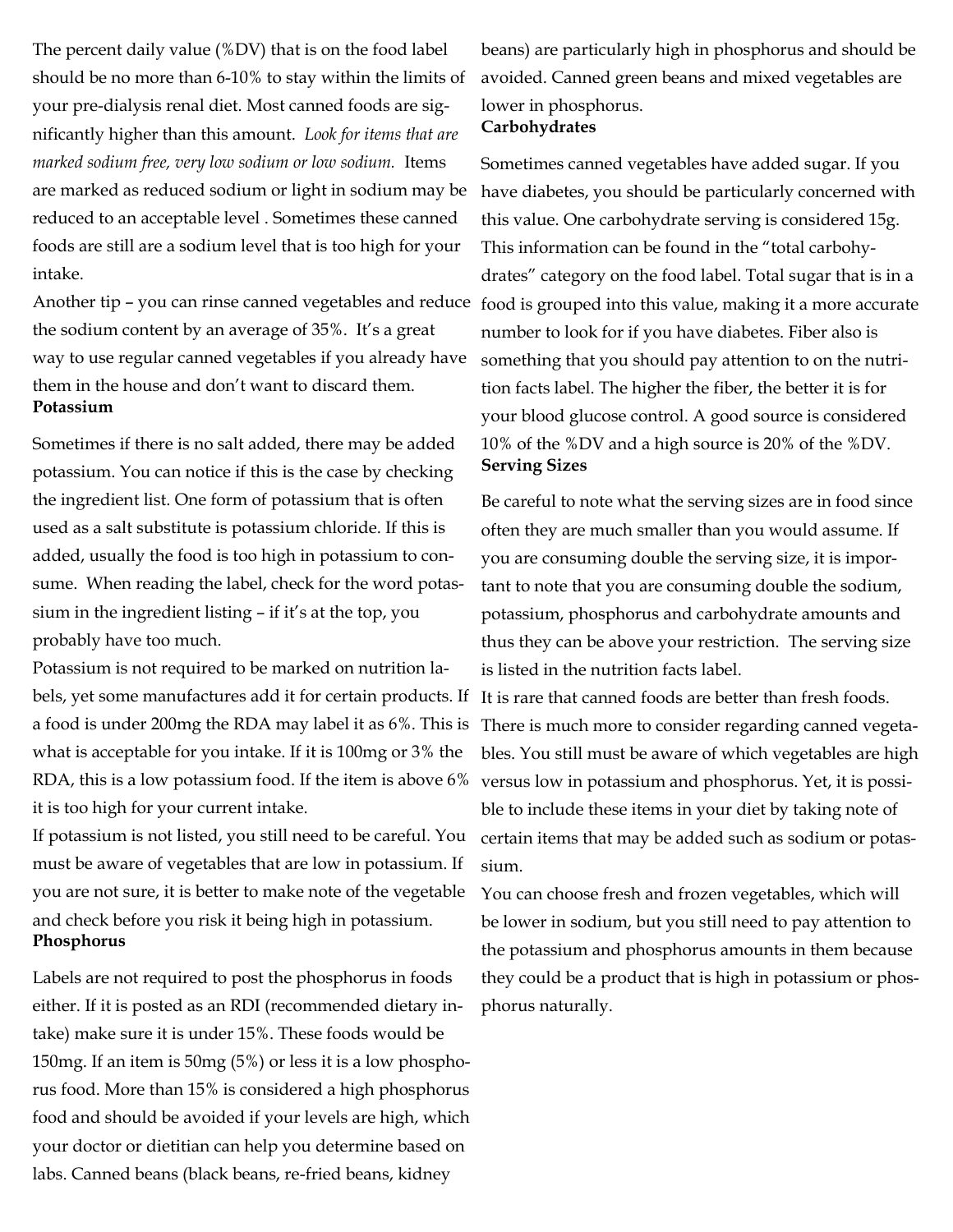# **July is "National Blueberry Month"**

Renal Diet HQ Features Blueberries For Renal Disease in this months newsletter recipe feature food.

Blueberries are one in hand full of fruits that are available year round, and July, which is high harvest, is National Blueberry Month. North American blueberries are grown to be available from March to October and are grown in approximately 32 states in the Untied States. Blueberries are made available frozen, fresh, dried, juice and canned and add color and flavor to many dishes including sauces, smoothies, breads, desserts and salads. They also make a great snack food eaten fresh by themselves. Blueberries can be incorporated into certain recipes for renal diets but are good for renal diets by themselves. Portion is the key and the additional ingredients are critical to pre-dialysis, pre-dialysis diabetics and dialysis patients. A 1/2 cup serving of blueberries is just 40 calories, 9 mg Phosphorus and 72 mg Potassium. Blueberries are excellent sources of Vitamin C, Dietary Fiber and manganese. They are also known to have antioxidant properties. Many growing states have blueberry festivals, for a list of blueberry festivals in your area visit www.blueberry.org/festivals.htm.

Please see the column next to this one for this month's featured recipe "Blueberry Dream Muffins" that is great for all three diets, pre-dialysis, diabetic pre-dialysis and dialysis.

References: US Highbush Blueberry Council, www.blueberry.org

http://www.davita.com/recipes/breads/blueberry-dream-muffins/ r/5810

# *Nutrients Per Serving*

- **Calories** 171
- **Protein** 3 g
- **Carbohydrates** 28 g
- **Fat** 5 g
- **Cholesterol** 18 mg
- **Sodium** 95 mg
- **Potassium** 39 mg
- **Phosphorus** 53 mg
- **Calcium** 54 mg
- **Fiber** 1.0 g

Provided by: www.renaldiethq.com

# **Blueberry Dream Muffins**

#### **Diet types:**

• CKD non-dialysis, Dialysis, & Diabetes

# **Portions:** 12 **Serving size:** 1 muffins

# **Ingredients**

- 2 cups all-purpose flour
- 2 teaspoons baking powder
- 1/2 cup granulated sugar
- 1 large egg, lightly beaten
- 1 cup Rice Dream® rice beverage, original (unenriched)
- 1/4 cup vegetable oil
- 1 tablespoon lemon zest
- 1 cup frozen blueberries

# **Preparation**

1. Preheat oven to 375° F.

2. Combine flour, baking powder and sugar in mixing bowl.

3. In a separate bowl, combine egg, Rice Dream®, vegetable oil and lemon zest.

4. Pour liquid ingredients into flour mixture. Mix ingredients lightly until moistened; do not over mix.

5. Gently fold blueberries into batter.

6. Lightly spray 12 muffin tins with nonstick cooking spray.

7. Spoon batter into muffin tins.

8. Bake for 25 minutes or until toothpick comes out clean.

# **Renal and renal diabetic food choices**

- 1 starch
- 1/2 fruit, low potassium
- 1/2 high calorie
- $\bullet$  1/2 fat

**Carbohydrate choices**

#### 2 **Helpful hints**

• An alternative to spraying muffin tin with cooking spray is to line tins with muffin paper cups.

• Freeze extra muffins then microwave for 30 seconds to serve later.

Clinic Stamp